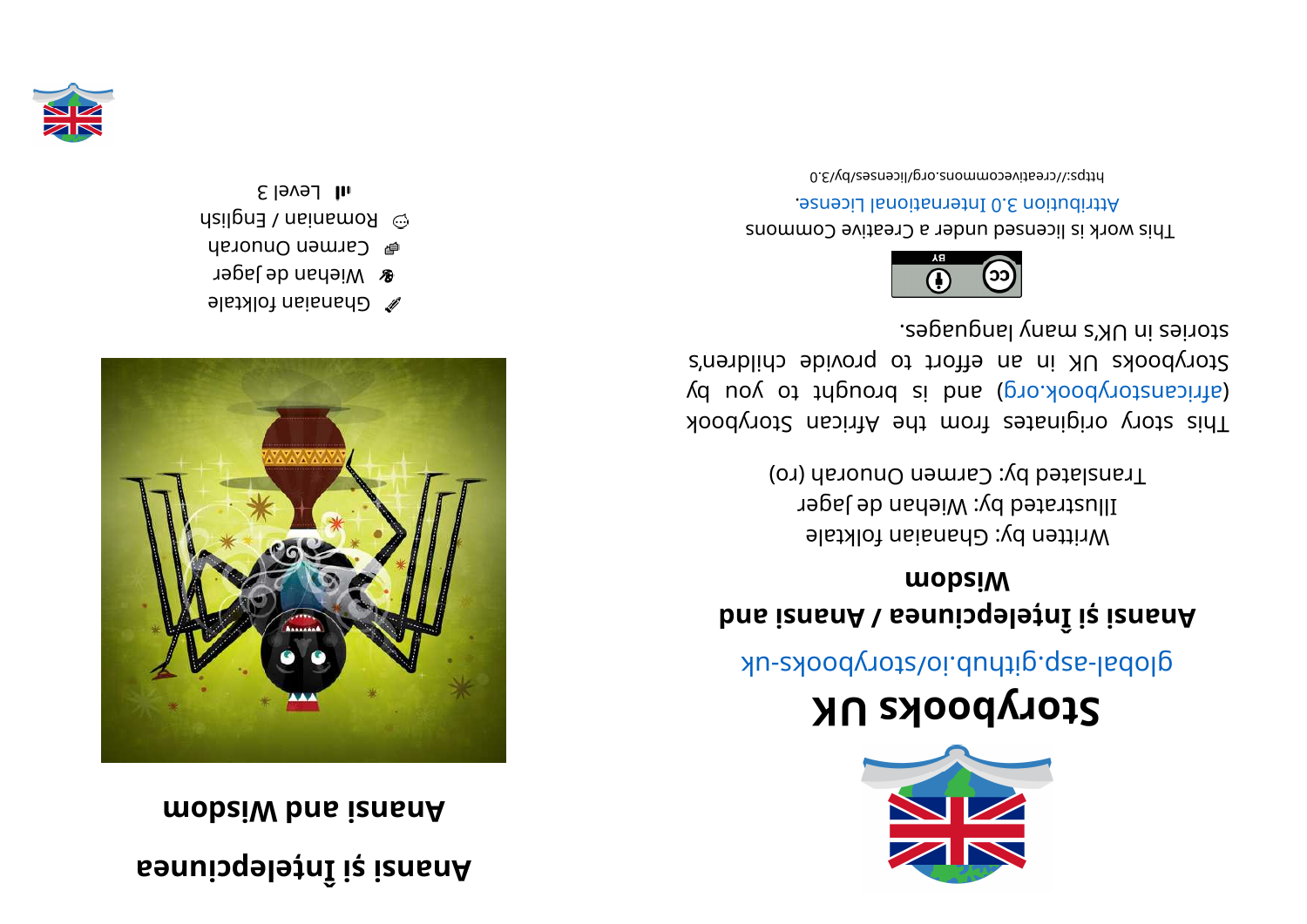



Cu mult, mult timp în urmă oamenii nu știau nimic. Ei nu știau să cultive plante, sau să țeasă pânză sau cum să facă unelte din fier. Zeul Nyame sus în cer avea toată înțelepciunea din lume. O ținea în siguranță într-un vas de lut.

Long long ago people didn't know anything. They didn't know how to plant crops, or how to weave cloth, or how to make iron tools. The god Nyame up in the sky had all the wisdom of the world. He kept it safe in a clay pot.

• • •

S-a spart în cioburi la pământ. Înțelepciunea era libera să se împartă pentru fiecare. Și asa oamenii au învățat să cultive, să țeasă pânză, să facă unelte din fier, și toate celelalte lucruri pe care oamenii știu să le facă.

• • •

It smashed into pieces on the ground. The wisdom was free for everyone to share. And that is how people learned to farm, to weave cloth, to make iron tools, and all the other things that people know how to do.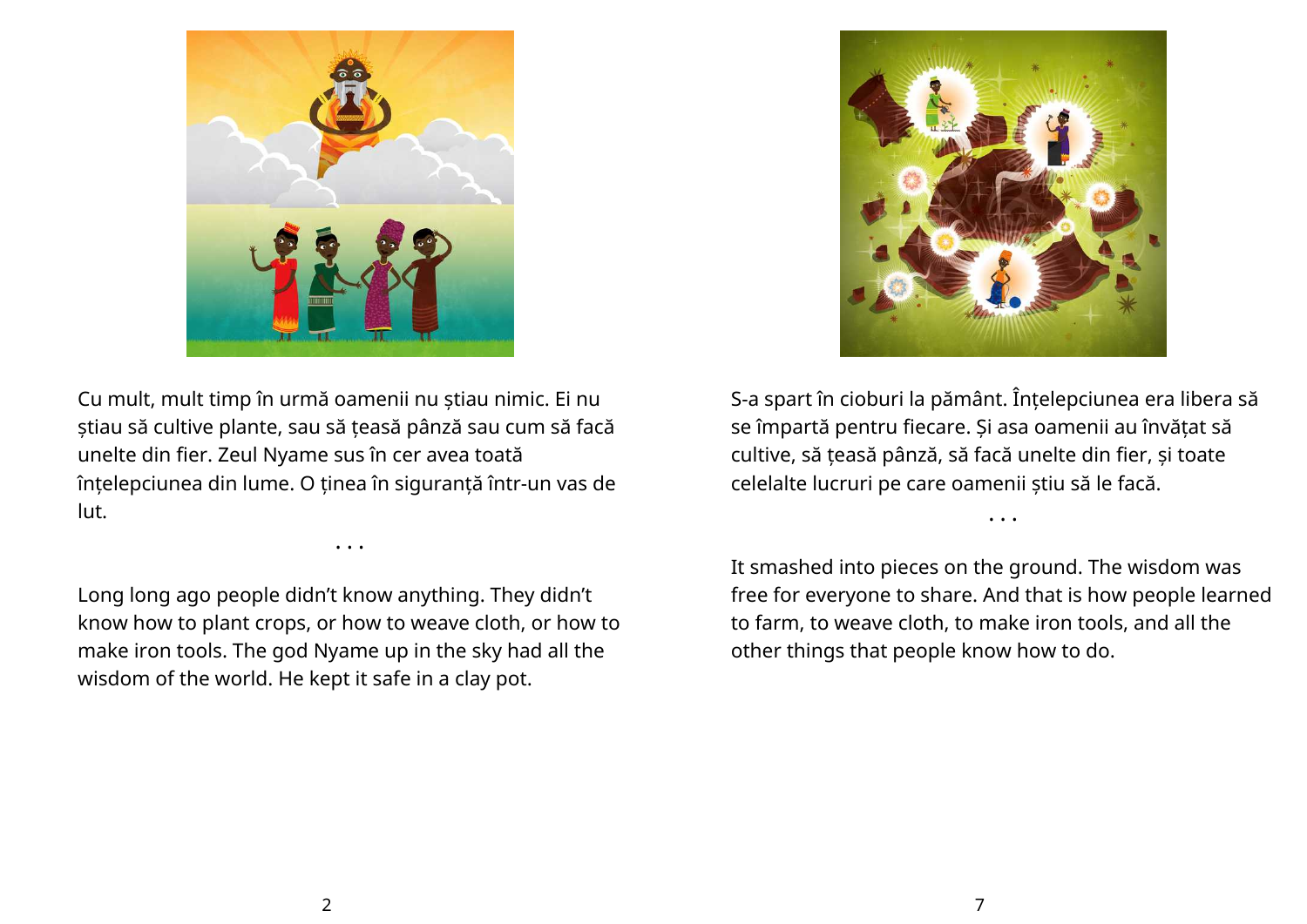

el învăța ceva nou. Era atât de interesant! Anansi. De fiecare dată când Anansi se uita în vasul de lut, Inl snuisqeleand and reselling the danance lui

 $\cdots$ 

pot, he learned something new. It was so exciting! wisdom to Anansi. Every time Anansi looked in the clay One day, Nyame decided that he would give the pot of



vasul de lut din vârful copacului. mine!" Anansi era așa de furios din cauza asta că a aruncat înțelepciunea, și aici fiul meu a fost mai iscusit decât staot us les uit ăz iudert na ", tibnâg s-a iș tinqo s-e ioqs nsd .iulupsqob lutnŝv nî znujs s le qmit trupe ni

down out of the tree. Anansi was so angry about this that he threw the clay pot the wisdom, and here my son was cleverer than me!" lla diiw ano adi ad oi bazoqque m'I", dipuodi bna baqqoiz In no time he reached the top of the tree. But then he